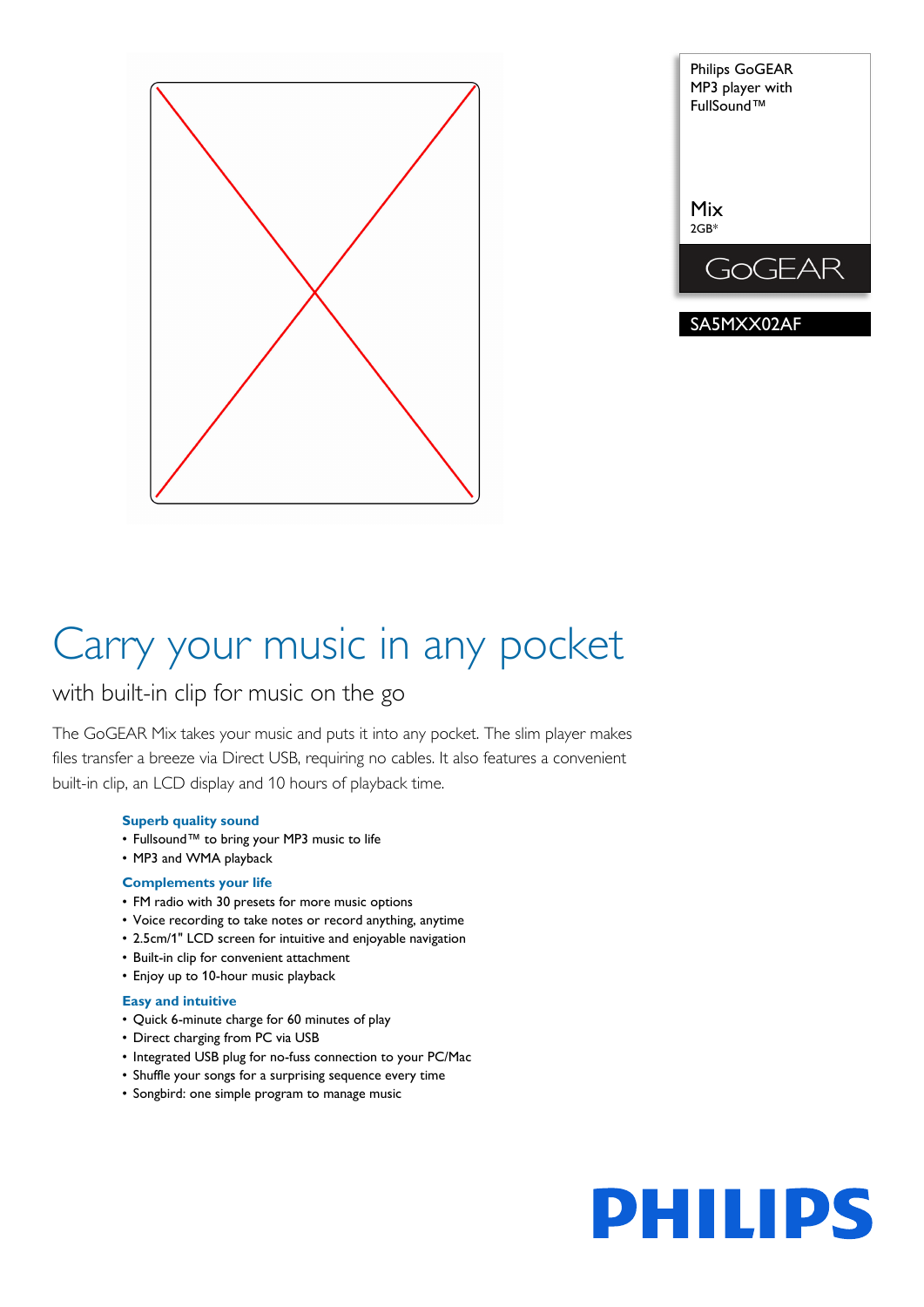#### MP3 player  $Mix 2GR*$

## SA5MXX02AF/97

## **Highlights**

## **FullSound™**



Philips' innovative FullSound technology faithfully restores sonic details to compressed MP3 music, dramatically enriching and enhancing it, so you can experience CD music without any distortion. Based on an audio post-processing algorithm, FullSound combines Philips' renowned expertise in music reproduction with the power of the latest generation Digital Signal Processor (DSP). The result is fuller bass with more depth and impact, boosted voice and instrument clarity, and rich detail. Rediscover your compressed MP3 music in true-to-life sound that will touch your soul and move your feet.

## **2.5cm/1" LCD screen**

2.5cm/1" LCD screen for intuitive and enjoyable navigation

## **Up to 10-hour music playback**

Jive to endless hits with your GoGEAR player. A compact rechargeable battery is built in for long-lasting power. Up to 10 hours of continuous music playback can be enjoyed with a single charge. Just plug the power cable in to recharge the player – it's that simple.

## **FM radio with 30 presets**



Digital FM radio offers you additional music options to your music collection on your

GoGear. Simply tune into the station that you want to preset, press and hold the preset button to memorize the frequency. You can preset up to 30 radio stations and enjoy your favorite programs whenever you go.

### **Voice recording**



Voice recording converts your GoGear player into a handy dictation machine. Besides playing music or listening to radio, you can also record notes or reminders for work or school, record shopping lists and phone numbers – even song lyrics. By pressing the recording button and speaking into the built-in microphone, voice messages are compressed and stored in the built-in internal memory. Voice recording gives you a highly portable voice recorder allowing you to record anything, anytime and anywhere!

## **Built-in clip**

Built-in clip for convenient attachment

## **Direct charging from PC**



Charge your GoGear player battery quickly and easily from your PC via USB. By connecting your player to your PC with the cable provided and following the necessary prompts, your PC will provide the power for charging your player within a few seconds. Enjoy the convenience of doing away with a separate recharger.

#### **Songbird**

Songbird: one simple program to manage music

#### **Shuffle your songs**

Shuffle your songs for a surprising sequence every time

## **Fast charging (60 mins)**



Sometimes, you just need your GoGEAR player to take you from home to office and back again or for a short run – but you forgot to charge it last night. Say goodbye to frustration and boring, silent journeys with Fast Charge. Philips' smart and convenient solution lets you plug your GoGEAR to your PC or USB charger for just 6 minutes and in return, you get a whopping 60 minutes of audio playback! Fast Charge works by relying on much higher current levels to give your lithium-ion battery the power it needs to tide you over in a jiffy … and keep the music going.

## **Integrated USB plug**

Integrated USB plug for no-fuss connection to your PC/Mac